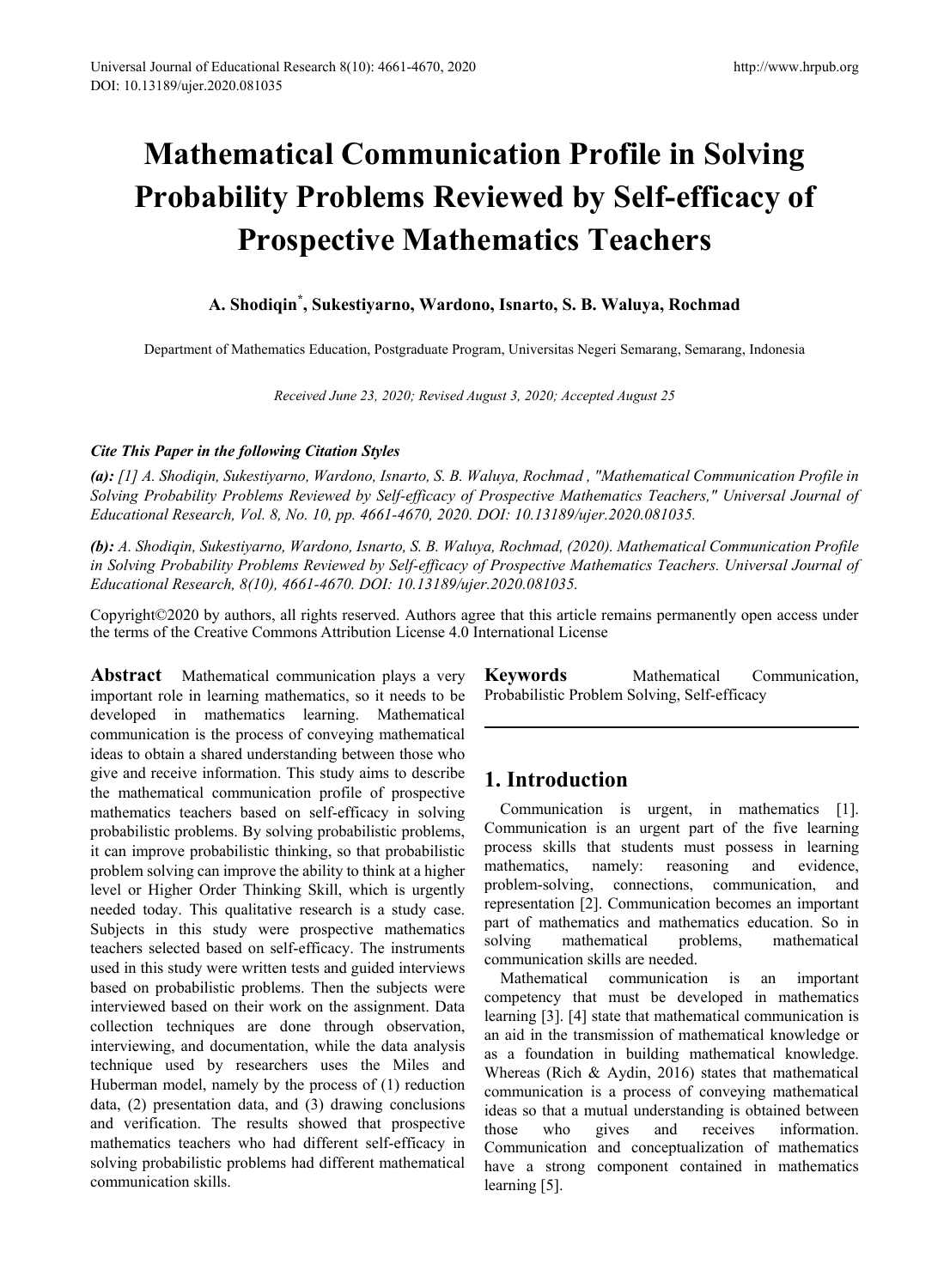A student in solving the problems that contain an element of uncertainty usually uses the word possibility to present the degree of belief subjectively to the emergence of an event. How to think about something that is used to describe the way people to understand their world, to solve problems that contain an element of uncertainty, is called a probabilistic thinking model.

One interesting thought process to study is the probabilistic thinking process. Probabilistic is one of the mathematical sciences related to uncertainty. One branch of statistics relating to the problem of predicting and hoping is the probabilistic theory [6]. Next, probabilistic problem solving is solving problems related to probabilities that are not normally solved by routine procedures that have been mastered by students before.

Probabilistic thinking is a way to get non-routine problem solving from mathematical problems, this shows that probabilistic problem solving is a higher-order thinking skill (HOTS), because it characterizes high thinking. Three categories indicate the ability of Higher Order Thinking Skills (HOTS), namely: (1) bring up the transfer of one concept to another, (2) examine ideas and information critically, (3) use information to solve the problems [7].

There are several stages or categories in probabilistic thinking that have been built, including according to [8] in developing probabilistic thinking has four phases, namely: classical stage, empirical concept stage, subjectivist concept stage, formal or axiomatic concept stage. Whereas [9] constructing probabilistic reasoning offers four categories, namely: (1) type of strategy, (b) representation, (c) use of probabilistic language, (4) nature of cognitive barriers.

Based on the results of research related to probabilistic thinking, including Sharma (2012) shows that the majority of students do not have a clear idea of probability construction, as well as probabilistic thinking can be developed in a learning environment with a design allowing students to explore, make guesses, and evaluate [10].

While the results of research from [11] also showed results that were not much different. A total of six VII grade students of SMP Negeri 13 Malang were the subject of the study, only 2 people were at level 4, while 4 other people were at a level below 4. [12] students' probabilistic thinking processes cannot be seen from the age factor alone. Some students show that their level of probabilistic thinking is at a level below their age. While the results of the study [13] show that students who have field-dependent learning styles are at level 2 while independent fields are at level 4.

Three categories cause students to have difficulty in solving probabilistic problems: (1) understanding probabilistic problems, (2) choosing and using strategies that are suitable for solving the problems, (3) computational processes in solving the problems [14]. To optimize students' probabilistic thinking skills, proper probabilistic learning planning is required [14].

In solving problems one of them requires learning independence. Learning as a cognitive process is influenced by several factors including individual state factors, initial knowledge, attitude factors, individual factors, content, and presentation methods [15]. One of the important things of each individual which influences learning is self-regulated learning. Self-regulated learning is defined as a careful design process and self-monitoring of cognitive and affective processes in completing academic assignments [15][16]. The characteristics of learning independence describe the state of high individual personality and contain a metacognitive process in which the individual consciously designs, implements, and evaluates his learning and himself carefully. So that Self-efficacy is an unbiased part that can be released from learning independence. In the learning process students are influenced by the ability of mathematical connections and students' self-efficacy [17]. There is a positive relationship between self-efficacy and self-regulated learning [18].

Self-efficacy is one's belief in his ability to organize and implement a series of actions to achieve the desired outcome [19]. One of the attitudes that need to be held in learning mathematics is self-confidence which is identical to self-efficacy [20]. Self-efficacy is a student's self-confidence in his ability in learning mathematics. Mathematical self-efficacy is an important thing that can affect student learning and performance in the following lessons [21]. Based on research [22] in addition to mathematical communication skills, self-efficacy or self-confidence have a simultaneous influence on mathematical communication skills. According to[23] the higher one's self-efficacy is in their ability to formulate concepts, convey ideas, sharpen ideas to convince others, the higher their mathematical communication abilities. The higher the self-efficacy, the better the activities are carried out in various tasks and responsibilities [24]. Based on the results of the study [25] obtained information that students who have low self-efficacy, mathematical communication skills are also low.

Furthermore, communication becomes an essential part of mathematics and mathematics education. Communication is a way to share ideas and clarify the understanding [26]. This research is a theoretical and conceptual construction of instruments that can be used for mathematical communication processes of prospective mathematics teachers in solving probabilistic problems based on the perspective of learning independence. In solving the problems one of them is needed self-efficacy in learning. The results of this study can complement existing mathematical learning theories, especially those relating to mathematical communication, self-efficacy learning, and the development of probabilistic problem-solving abilities.

This research is expected to be able to construct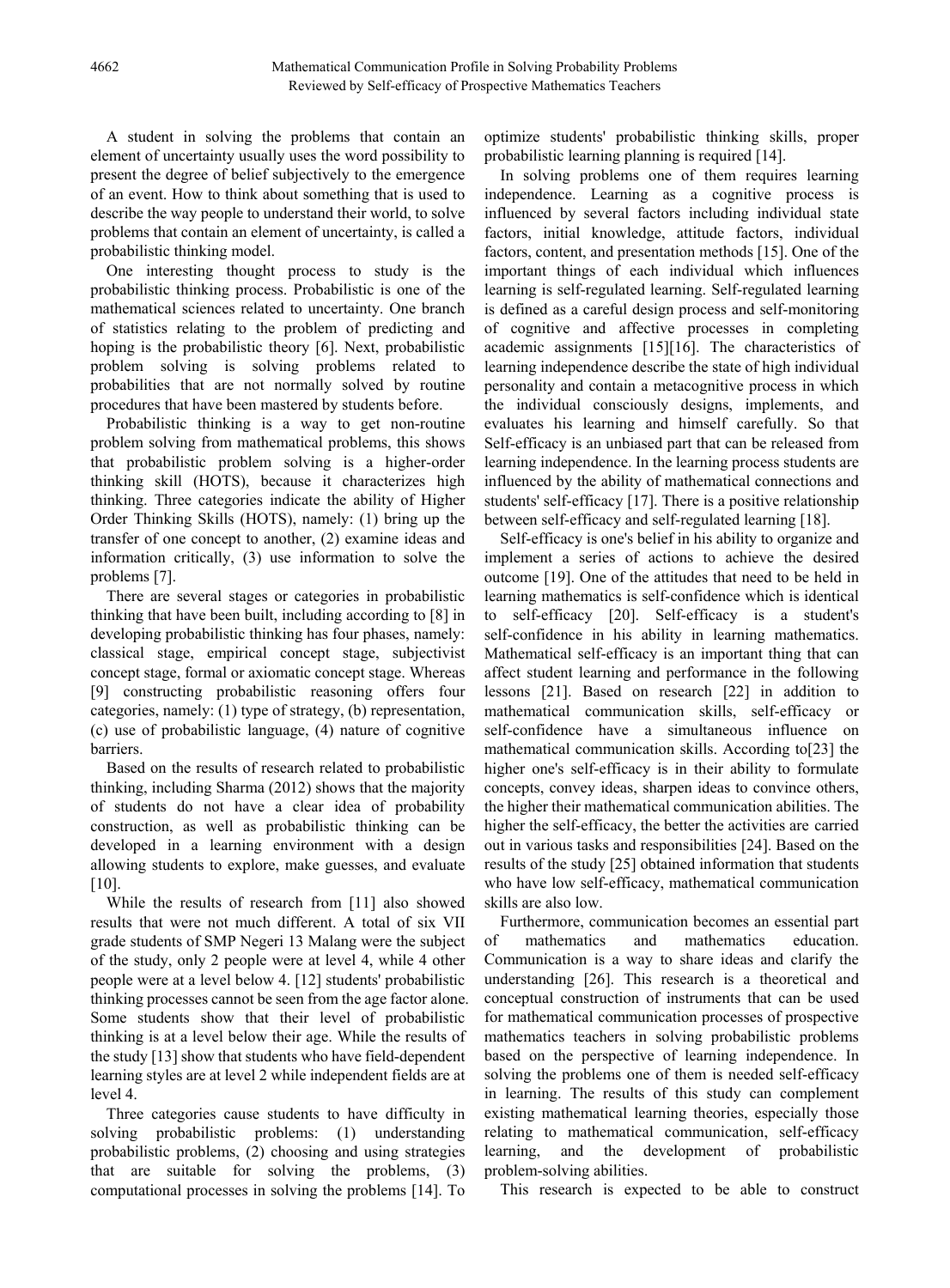theoretical and conceptual instruments so that they can be used for mathematical communication processes for prospective mathematics teachers in solving the probabilistic problems based on the perspective of self-efficacy. The results of this study can complement existing mathematical learning theories, especially those relating to the development of probabilistic<br>problem-solving abilities. With the mathematical With the mathematical communication process of students in solving probabilistic problems with good, teachers are expected to know the extent of the ability of problem-solving by students. Completed solving by students can be used as a source of information for teachers to design appropriate learning so that learning can run optimally.

Based on the above background, the formulation of the problem in this study is: "how is the mathematical communication process in solving the probabilistic problems in terms of the self-efficacy mathematics teacher candidates?". So the purpose of this study is: "want to know the process of mathematical communication in solving the probabilistic problems in terms of self-efficacy mathematics teacher candidates".

## **2. Materials and Methods**

### **2.1. Research Method**

This descriptive of qualitative research analyzed the mathematical communication process in solving the probabilistic problems in terms of the personality of prospective mathematics teachers. Prospective mathematics teachers who take mathematics statistics courses are the subjects of this study.

## **2.2. Analysis Techniques**

The data collection is done through observation, interviewing, and documentation [27]. Data analysis techniques use the model of Miles and Huberman, in terms of (1) the process of reduction data, (2) the process of presenting data; and (3) drawing conclusions and verification [28][29]. To validate the data, the technique triangulation method is used [30]. The triangulation technique uses the same source but uses different data collection techniques [31], as for the quantitative learning outcomes in terms of mathematical communication and self-efficacy learning in solving the probabilistic problems.

### **2.3. Sampling and Instruments**

This research was conducted on 36 prospective mathematics teachers of mathematics education at University PGRI Semarang, Central Java. From 36 prospective mathematics teachers, 3 subject categories were selected based on their abilities. Data were collected in February and March 2020. Based on the easily accessible location, the problem raised following the existing problem, the selection of heterogeneous subjects, and then this study was conducted at the University of PGRI Semarang. Student subject research participants were selected using a purposive technique chosen based on self-efficacy with consideration of researchers and supporting lecturers. The instruments used in this study were questionnaires, written tests, and guided interviews based on the tasks raised by the problem. Before using the instrument, the instrument was first validated by three validators who were experts in mathematics education and were declared eligible to be used to analyze the mathematical communication profiles based on self-efficacy to solve probabilistic problems. The determination of the subject of self-efficacy is categorized based on low, medium, and high. The instrument was used was a questionnaire with a scale of 1 up to 4 (from strongly agree to strongly disagree). For subject selection you can see the following table:

| Self Efficacy             | Participant Code                                                        | Selected Participant<br>With Code* |  |
|---------------------------|-------------------------------------------------------------------------|------------------------------------|--|
| Self Efficacy Low         | R1, R2, R3, R4, R5, R6, R7, R8, R9                                      | R1                                 |  |
| Self Efficacy Medium      | B1, B2, B3, B4, B5, B6, B7, B8, B9, B10, B11, B12,<br>B13, B14          | Βl                                 |  |
| <i>Self Efficacy</i> High | H1 <sup>*</sup> , H2, H3, H4, H5, H6, H7, H8, H9, H10, H11, H12,<br>H13 | H1                                 |  |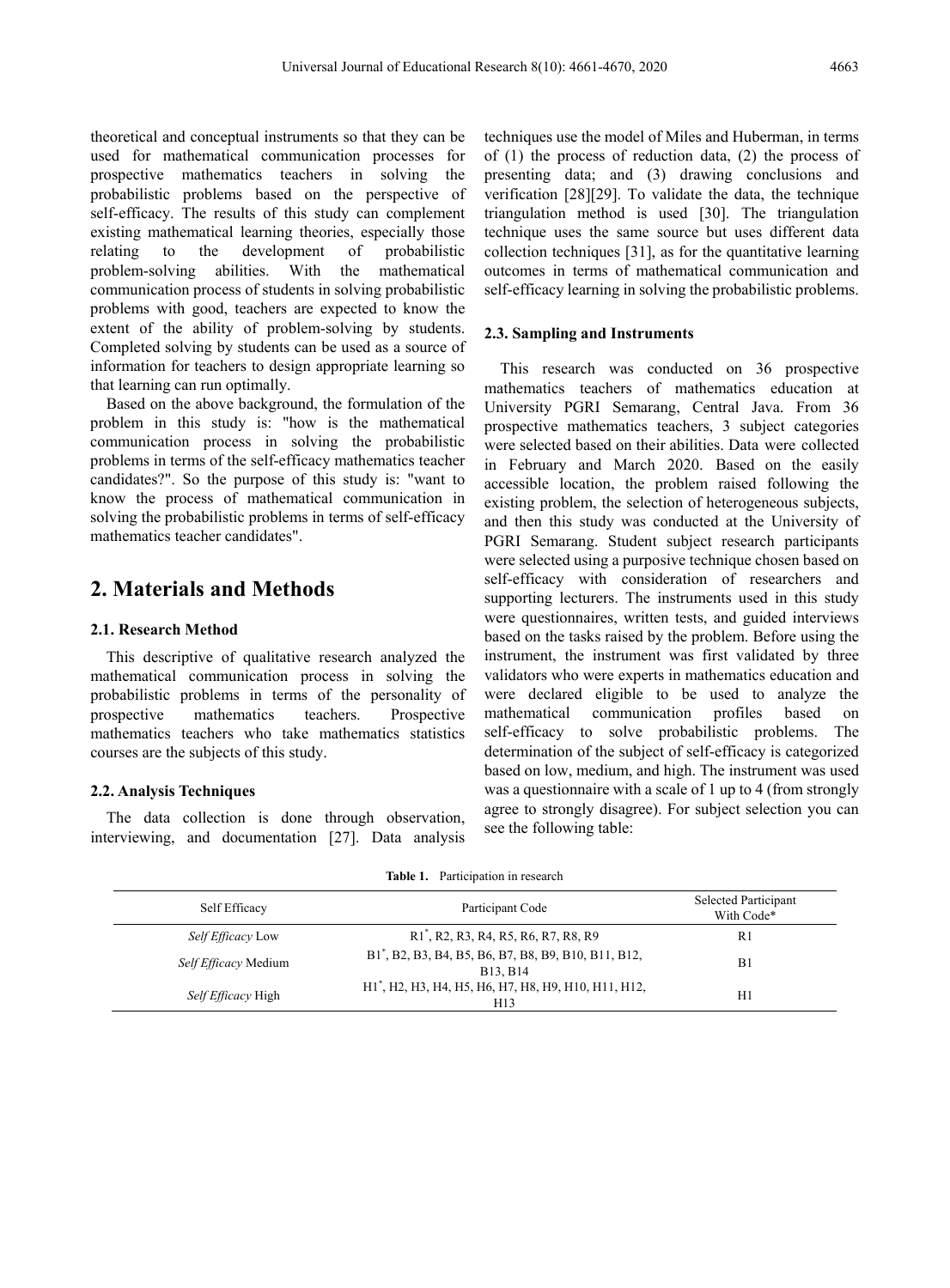In qualitative researchers the instrument or research tool is the researcher himself [27]. The research was assisted with assistive instruments, namely written tests, interview, and self-efficacy test instruments. The analysis data was carried out prior to the field, at the time in the field, up to the reporting of research results.

According to Stipek [32] suggested that learning strategies develop learner self-efficacy include:

- (1) Specific teach strategies. Teach students specific strategies, such as outlining and summaries, which can improve their ability to focus on their assignments.
- (2) Guide the students in setting goals. Help them make short-term goals after they make long-term goals. Short term goals mainly help students to assess their progress.
- (3) Consider mastery. Give rewards to student performance, rewards that imply appreciation for the mastery of the material, not just rewards for doing assignments.
- (4) Provide support for students, positive support coming from teachers, parents, and peers.

Self-efficacy is an individual's view of his abilities in certain academic fields, which places his position in overcoming situations and resolving the problems he faces. The self-efficacy indicators based on these definitions are: a) able to overcome the problem at hand, b) be sure of your own success; c) dare to face challenges; d) dare to take risks; e) be aware of her strengths and weaknesses; f) able to interact with other people; g) realizing his strengths and weaknesses [19] and Hoban, Serland Raine in [33].

Furthermore, there are several indicators related to communication skills, including according to [34] and [2], Mathematical PPPG TEAM in [35], While mathematical communication indicators follow [36], it is as follows: (1) mathematical ideas are reflected and classified, (2) the language of mathematical symbols is connected with everyday language, (3) reading, listening, evaluating skills, are used to interpret mathematical ideas, and (4) mathematical ideas are used to make guesses and make persuasive arguments. Communication indicators were

chosen from the following opinions: (1) able to make arguments based on understanding problems and convincing conjectures, (2) able to solve and evaluate problems in writing based on understanding mathematical ideas, (3) presenting with mathematical tables and graphs, (4) can conclude the answer to the problem.

From the opinions of the existing mathematical communication indicators the indicators are chosen as follows, namely: (1) presenting mathematical statements in symbols, pictures, writing, and notations; 2) submitting conjectures and convincing arguments; 3) Written to be able to understand and evaluate probabilistic problem solving; 4) making conclusions with convincing arguments according to the questions.

The probabilistic problem raised is the problem that arises in the theory of opportunity and the function of the probability of arising, which arises in the probabilistic problem. After getting a subject in the category of self-efficacy, the following problems are given.

## **Problem 1**

If X stated how many mangoes were to be taken by Nurya from a bag containing 4 mangoes and 3 oranges, if he took 3 fruits at once, Question:

- a). Describe the sample space of the incident?
- b). Determine the possible opportunity function of the event?
- c). Determine the variance of the number of mangoes taken by Nurya or Variant (X)?

## **3. Results and Discussion**

From the selection of subjects based on self-efficacy by selecting 3 subjects namely subjects R1, B1, and T1 and after the subject worked on the problem, the following results were obtained:

#### **3.1. Subjects with Low Self-efficacy**

Subject with Self-efficacy is subject R1, the following description is obtained: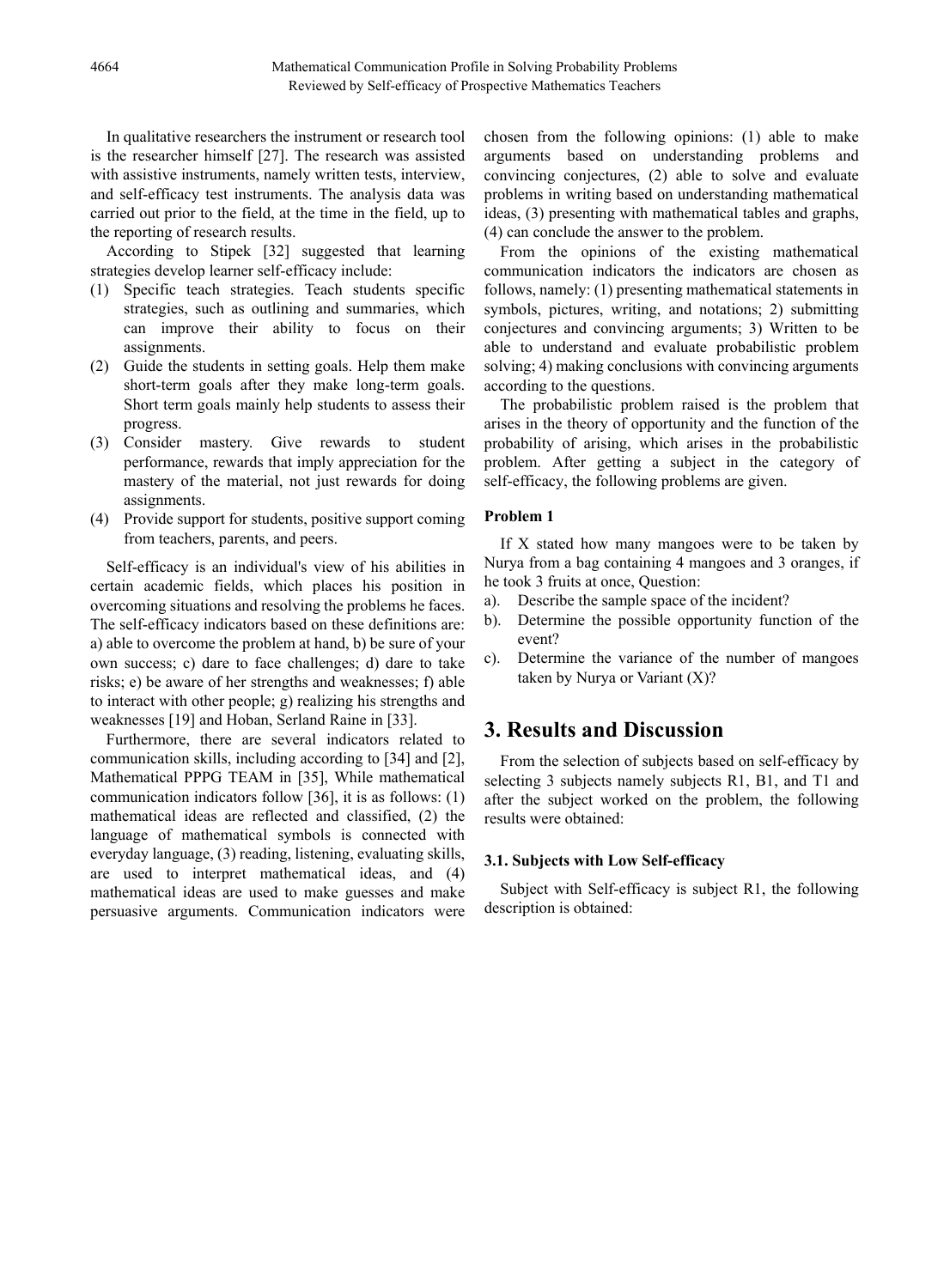



Based on Figure 1, the answer to subject R1, 1) Subject R1 in completing the description of the test it appears that R1 can be identified as his written communication skills in understanding the problem by writing things that are known and asked are still incomplete. The subject R1 has not been able to determine the alleged sample space and convincing arguments, this is shown from the answers that have not been able to describe the way of selecting the sample space object so that the resulting estimation in determining the opportunity function is not right. 2) Subject R1 is not perfect in presenting mathematical statements in a symbolic form in a box, it can be seen from describing the many ways of taking fruit in the bag. In the interview subject R1, it seems that his understanding of the preparation of objects is still lacking. Following on from the interview from subject R1.

Researcher : According to the diagram of answer number (a) already illustrate how to determine the sample space for the event?

Subject R1 : In my opinion, the diagram already reflects the way to determine the sample space, because the problem has already been explained 3 times.

3) Subject R1 has not been able to solve and evaluate the

problems in writing based on an understanding of mathematical ideas, this is shown in writing the opportunity function and the value of variant X which is not correct. 4) the conclusions that have made are not following the questions asked and appear to be inconclusive.

### **3.2. Subjects with Medium Self-efficacy**

From Figure 2 the answer of subject B1 in solving probabilistic problems shows that B1 can be identified as a mathematical communication profile as follows 1) in the beginning subject B1 can understand the problem by writing things that are known and asked. Subject B1 was also able to submit conjectures and arguments that convinced this was shown from the answers that could illustrate how to find sample space. 2) Subject B1 can present mathematical statements symbolically with tree diagrams, to illustrate the sample space. 3) Subject B1 can understand the problem, and answer the opportunity function of X, but Subject B1 is not shown the calculation process to get the opportunity function, in the evaluation of subject B1 has not been able to fully evaluate the answer correctly it is indicated by the calculation of E  $(X^2)$  or expectation value  $X^2$  which, the concept in answering is correct but not quite right in its calculation.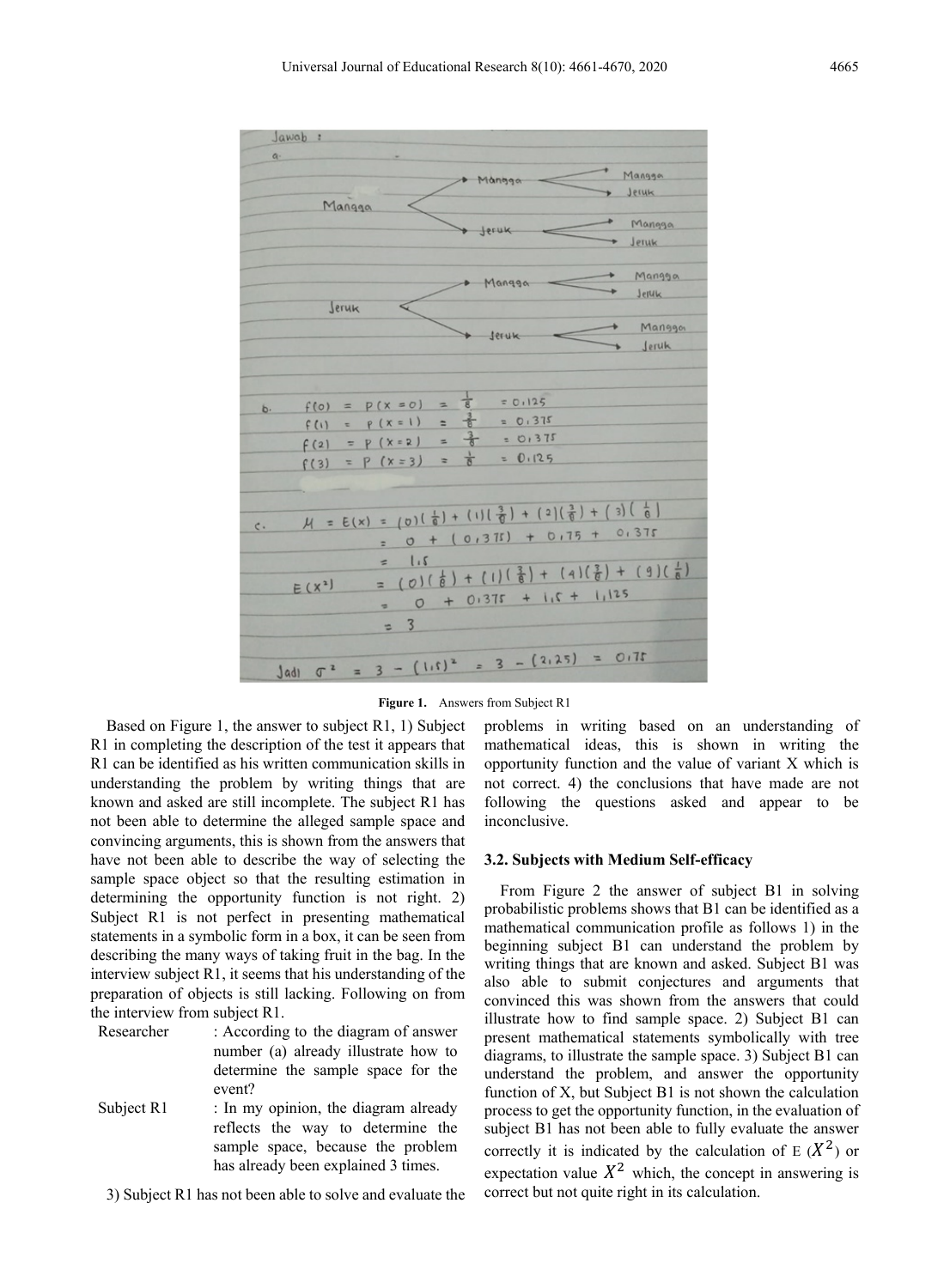4666 Mathematical Communication Profile in Solving Probability Problems Reviewed by Self-efficacy of Prospective Mathematics Teachers

 $my;$  $m_i$ ;  $m_i$ ;  $m_{\tau}$ ; **Misa**  $\overline{a}$  $\overline{a}$  $1.3 J<sub>2</sub>3$  $J_{\tau}$ Aingsi peluang yang mungtun terjadi  $\mathcal{D}$  $F(0) = P(x=0) = \frac{1}{3!} = 0, 0.285$ <br> $f(1) = P(x=1) = \frac{|2|}{3!} = 0.34285$  $f(z) = P(x = 2) = \frac{18}{35} = 0.514285$  $f(3) = P(X=3) = \frac{4}{35} = 0.114285$ **d**:<br>
C.  $E(x) = (6)(\frac{1}{3r}) + (1)(\frac{12}{3r}) + (2)(\frac{18}{3r}) + (5)(\frac{H}{3r})$  $= 0 + 0.0285 + 1.0285 + 0.3428$  $= 1, 599 \rightarrow 1.4$  $E(x^4) : O(\frac{1}{35}) + (1)(\frac{12}{35}) + (4)(\frac{18}{35}) + (9)(\frac{4}{35})$ =  $0 + 0.0285 + 2.0571 + 1.0285$  $= 5.57$  $Var(x) = E(x^*) - (E(x))^2$  $= 3.37 - (1.4)^{7}$  $= 3, 37 - 1, 96$  $21,41$  $Var(x) = 1, 41$  $-m_3, m_4$ 

**Figure 2.** Answers from Subject B1

4) In making conclusions, subject B1 in the argument has been convincing following the question, but there is an incorrect calculation in calculating the expectations of and Variant of X. The in-depth interview section with subject B1 is as follows:

| Researcher | : How to determine the density           |  |  |  |  |
|------------|------------------------------------------|--|--|--|--|
|            | function of opportunities?               |  |  |  |  |
| Subjek B1  | : Starting from determining the sample   |  |  |  |  |
|            | space, then determining<br>the           |  |  |  |  |
|            | opportunities.                           |  |  |  |  |
| Researcher | : Why did not write down the process     |  |  |  |  |
|            | to get the opportunity density function? |  |  |  |  |
| Subjek B1  | : By looking at what appears in the      |  |  |  |  |
|            | sample space on the tree diagram         |  |  |  |  |
| Researcher | : Are the calculations of $E(X)$ and $E$ |  |  |  |  |
|            | $(X^2)$ matched?                         |  |  |  |  |
| Subjek B1  | : The calculation of $E(X)$ is matched,  |  |  |  |  |
|            | but the calculation of which $E(X^2)$ is |  |  |  |  |
|            | still doubtful in its calculation.       |  |  |  |  |

### **3.3. Subjects based on High Self-efficacy**

Subjects with high Self-efficacy are H1 subjects, obtained mathematical communication description in solving the probabilistic problems as follows:

From Figure 3 the answers of the H1 subject in completing the test, H1 can be identified in written mathematical communication in understanding probabilistic problem solving as follows: 1) H1 subjects can write things that are known and asked well, subject H1 is also able to propose alleged spaces random variables, to get the probability function from taking fruits in a bag and be able to make convincing arguments, this is shown from the answers that can illustrate how to determine the probability function of the random variable X. 2) subject H1 can present mathematical statements in a symbolic form box, but haven't yet completed in describing the sample space. 3) The H1 subject can solve and evaluate problems in writing based on an understanding of mathematical ideas, this is indicated by getting the results of the density of opportunity functions and variants of random variables X. 4) subject H1 has been able to make the conclusions with convincing arguments following question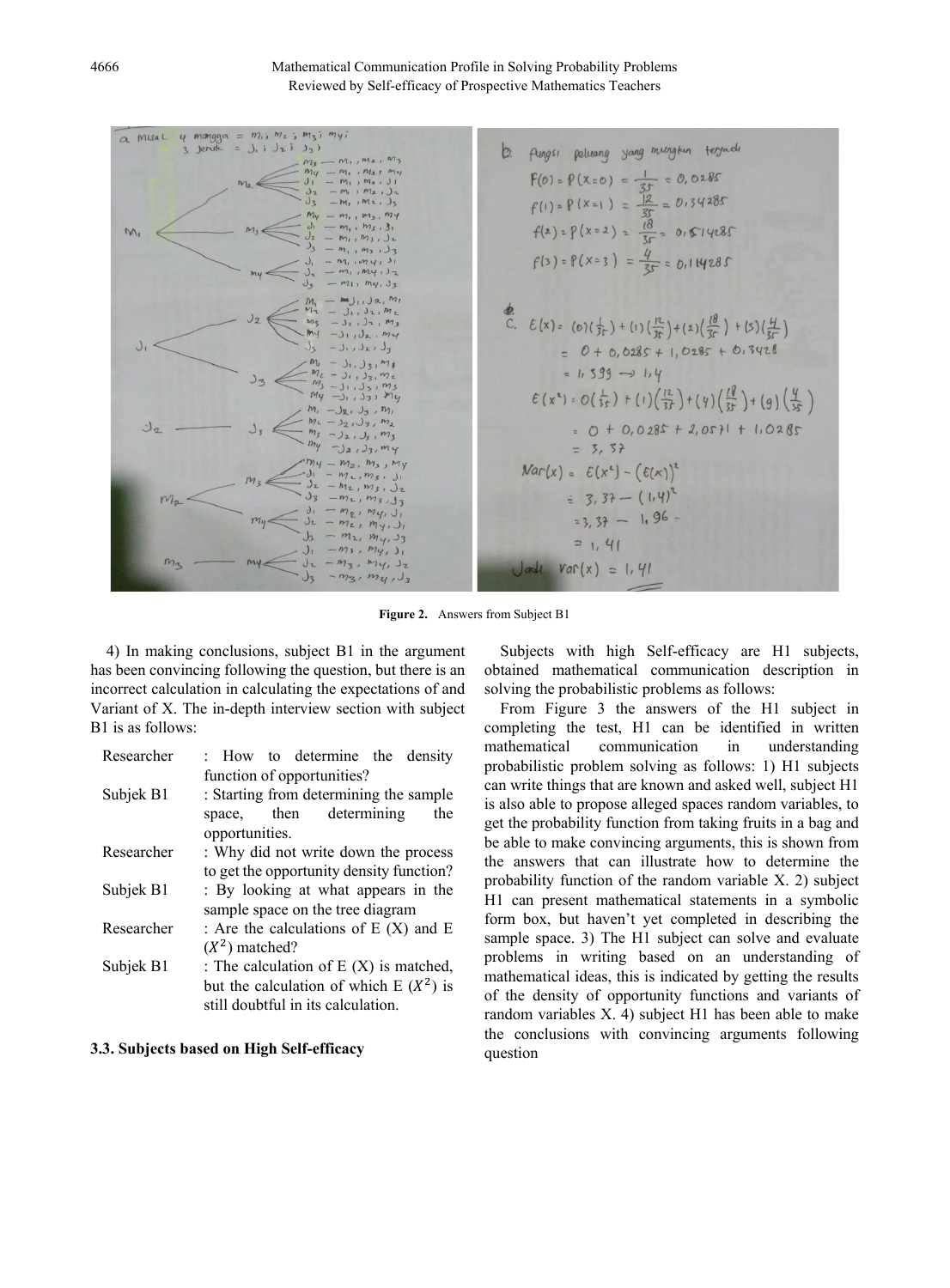

**Figure 3.** Answers from Subject T1

So that prospective mathematics teachers who have different self-efficacy in solving the probabilistic problems will have different communication skills. With the table in describing mathematical communication from the ability of self-efficacy is shown as follows:

| N <sub>0</sub> | Mathematical<br>Communication<br>Indicator                                                   | Low Self-efficacy                                                                                                                                                                    | Medium Self-efficacy                                                                                                                                                                                                  | High Self-efficacy                                                                                                                                      |  |  |
|----------------|----------------------------------------------------------------------------------------------|--------------------------------------------------------------------------------------------------------------------------------------------------------------------------------------|-----------------------------------------------------------------------------------------------------------------------------------------------------------------------------------------------------------------------|---------------------------------------------------------------------------------------------------------------------------------------------------------|--|--|
| 1              | Understand<br>the<br>submit<br>problem, and<br>conjectures by making<br>convincing arguments | Write things that are known<br>$\bullet$<br>and asked, but not perfect<br>Has not been able to<br>٠<br>the<br>alleged<br>determine<br>sample<br>and<br>space<br>convincing arguments | can write things that are<br>known and asked<br>Able<br>submit<br>to<br>conjectures<br>and<br>convincing arguments                                                                                                    | Can write things that<br>are known and asked<br>Able<br>to<br>propose<br>$\bullet$<br>variable<br>random<br>spaces                                      |  |  |
| 2              | mathematical<br>Present<br>statements in tables or<br>graphs                                 | Imperfect in<br>presenting<br>mathematical<br>statements<br>symbolically in the form of<br>boxes                                                                                     | Able<br>to<br>present<br>mathematical statements<br>symbolically with tree<br>diagrams, to illustrate the<br>sample space.                                                                                            | Able<br>to<br>present<br>mathematical<br>statements<br>symbolically in the<br>form of a box, but<br>not yet complete                                    |  |  |
| 3              | Understand<br>and<br>mathematical<br>evaluate<br>for<br>solving<br>ideas<br>problems         | Have not been able to<br>$\bullet$<br>understand<br>and evaluate<br>ideas<br>mathematical<br>in<br>solving problems<br>Answering<br>with<br>the<br>٠<br>concept is not right         | Able to understand the<br>problem, and answer the<br>opportunity function of X<br>The concept used in<br>٠<br>answering is correct<br>Not being able to fully<br>$\bullet$<br>the<br>evaluate<br>answers<br>correctly | Able to understand<br>evaluate<br>and<br>mathematical ideas<br>in solving problems<br>in writing correctly<br>Use the concept in<br>answering correctly |  |  |
| 4              | Conclude the answer to<br>problem<br>the<br>1n<br>accordance<br>with<br>the<br>question      | The conclusion made is not<br>٠<br>following the question                                                                                                                            | In the argument already<br>convinced according to<br>the question,<br>Incorrect calculation                                                                                                                           | Make<br>conclusions<br>$\bullet$<br>with<br>convincing<br>arguments following<br>the question                                                           |  |  |

|  |  |  | <b>Table 1.</b> Mathematical communication based on self-efficacy in solving probabilistic problems |  |  |  |  |  |  |
|--|--|--|-----------------------------------------------------------------------------------------------------|--|--|--|--|--|--|
|--|--|--|-----------------------------------------------------------------------------------------------------|--|--|--|--|--|--|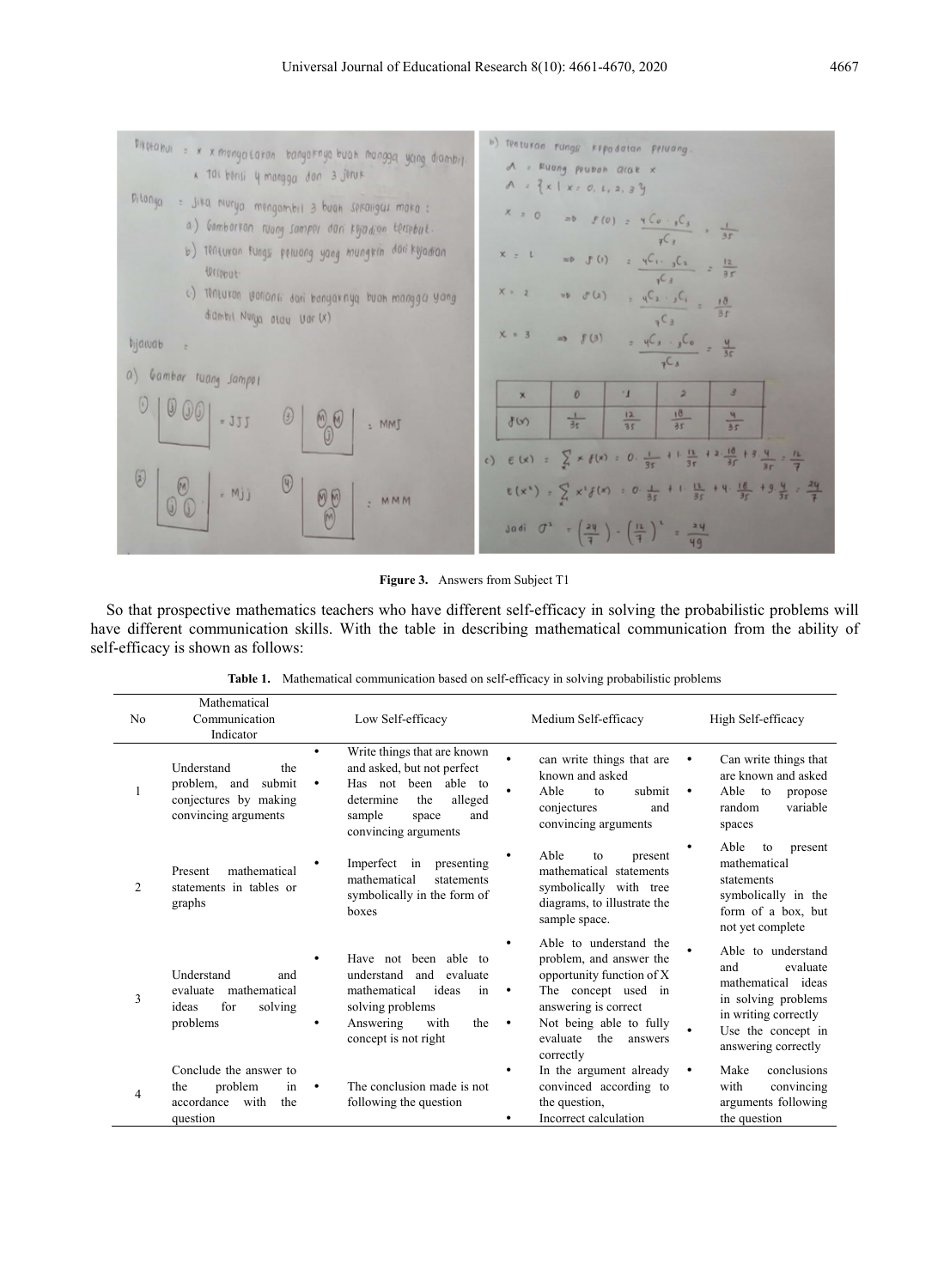## **3.4. Discussion**

From the results obtained, differences in mathematical communication skills seen from self-efficacy are shown by three prospective mathematics teachers who were the subject of the study.

There are differences, each student communicates mathematically [37]. The results of interviewing with low self-efficacy subjects, subject R1 was able to understand the known and asked, but perfect, in solving the problem that can not determine the alleged sample space, and subject R1 has not been able to provide convincing arguments. Subject R1 is not perfect in presenting mathematical statements symbolically in the form of a box. The subject R1 in solving problems with concepts is still wrong, and this can be seen from not being able to understand the questions and evaluate the answers with mathematical concepts in answering questions. The conclusions are made by subject R1 are not in accordance with the question. While the results of research from [38] the profile of thinking of students with low mathematical ability in solving the probabilistic problems, the way of thinking System 1 is using intuition with students regarding aspects of the response, strategy, and representation**.**

For subject B1 being self-efficacy, Subject B1 wrote the things that are known and asked still complete, able to submit conjectures and convincing arguments. The subject can present the sample space symbolically with a tree diagram, subject B1 can understand the problem, and answer the opportunity function of X. Subject B1 can answer with the concept is correct, but has not been able to evaluate the answer correctly. In the argument have already convinced based on the question but the calculation is less precise. As for prospective mathematics teachers who have a high self-efficacy category of the four indicators of mathematical communication almost meet all indicators, but the symbolic presentation of mathematical statements in the form of a box can present, but is incomplete.

The needs for student identification in solving the probabilistic problems have various categories [14]. In solving the probabilistic problems, initial probabilistic thinking is needed for drawing differences between thoughts [39]. Self-efficacy will affect the learning of mathematics [32]. Prospective mathematics teachers who have constructivist beliefs view mathematics as a dynamic, developing, and a space for human creation, so further studies are needed regarding mathematics learning, including mathematical communication, and problem solving [40], [41]. The results of this study indicate that self-efficacy affects the mathematical communication of prospective mathematics teachers in solving the probabilistic problems.

## **4. Conclusions**

Each prospective mathematics teacher has difference in

mathematical communication skills shown by three prospective mathematics teachers who are the subject of research. With difference of abilities of self-efficacy students will affect the mathematical communication profile in solving the probabilistic problems. On the subject R1 with low self-efficacy ability, the mathematical communication ability is weak when dealing with probabilistic problem-solving questions that use symbols, but have not been able to answer the problem either verbally or in writing. Whereas the B1 sub-subject with self-efficacy in mathematical communication is quite good when dealing with probabilistic problem-solving questions that use symbols, able to use formulas to answer problems both verbally and in writing, but in the calculation of errors still occur, this results in a lack of evaluation in the process question.

While high self-efficacy in mathematical communication is good. High self-efficacy subjects in solving the probabilistic problems can use symbols and formulas to explain problems both verbally and in writing. The subject of high self-efficacy can make evaluations and conclusions in solving the probabilistic problems. From these three subjects, it can be concluded that prospective mathematics teachers who have a different self-efficacy in solving the probabilistic problems have different mathematical communication skills. Furthermore, research is needed to look at the barriers to mathematical communication and effectiveness in solving the probabilistic problems based on self-efficacy. The study of mathematical communication is solving the probabilistic problems in different aspects.

# **Acknowledgments**

BPDN institutions have helped fund school fees so that this research can be conducted. Mathematics Education Study Program at Semarang PGRI University has facilitated the data collection process.

# **REFERENCES**

- [1] P. E. Paruntu, Y. L. Sukestiyarno, A. Priyono, and B. Prasetyo, "Analysis of Mathematical Communication Ability and Curiosity Through Project Based Learning Models With Scaffolding," *Unnes J. Math. Educ. Res.*, vol. 7, no. 1, pp. 26–34, 2018.
- [2] NCTM, *Principle and Standards for School Mathematics*. Reston VA: NCTM, 2000.
- [3] A. Shodiqin, S. B. Waluya, Rochmad, and Wardono, "Mathematics communication ability in statistica materials based on reflective cognitive style," *J. Phys. Conf. Ser.*, vol. 1511, p. 012090, 2020, doi: 10.1088/1742-6596/1511/1/012 090.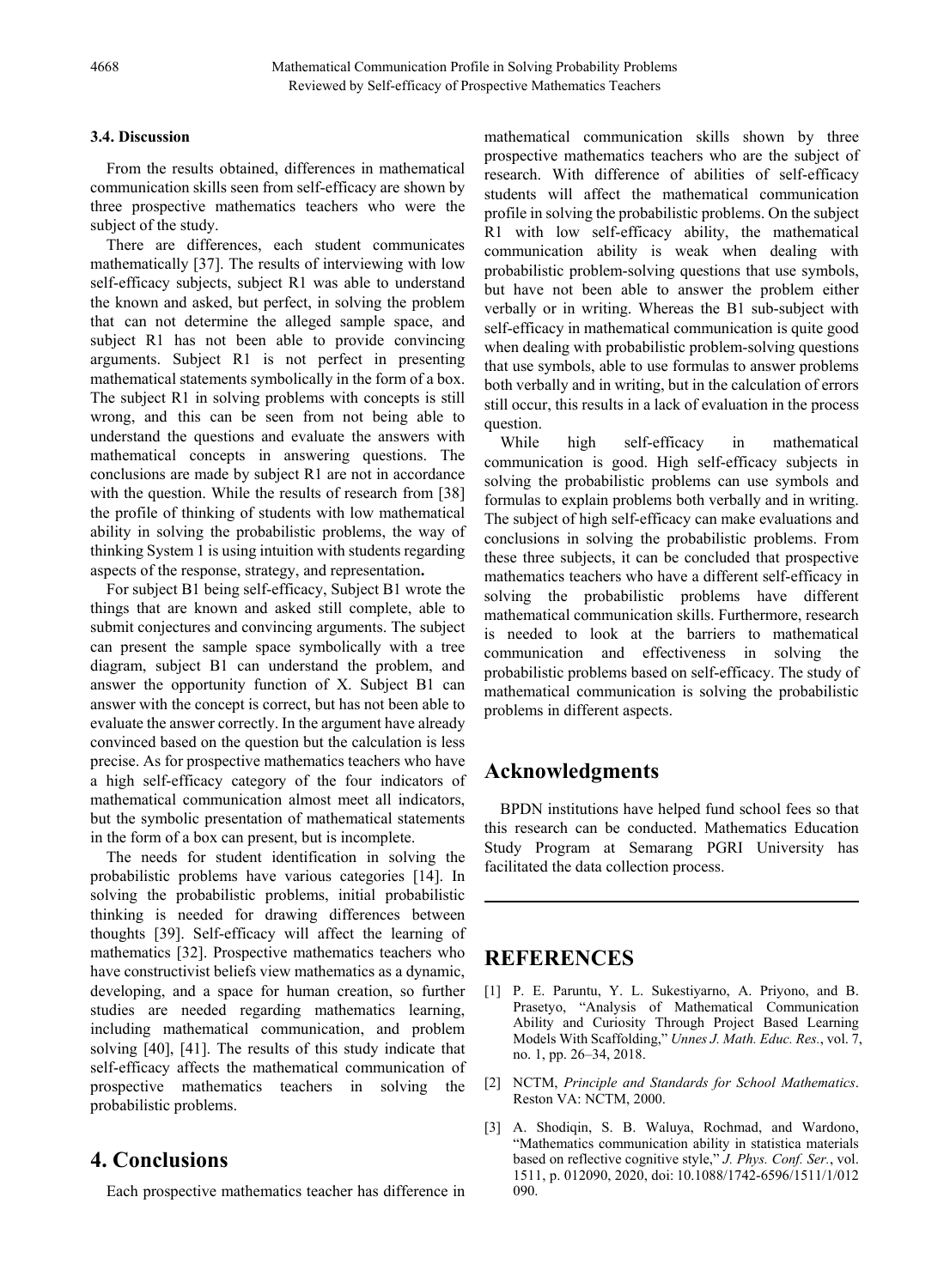- [4] N. Izzati and D. Suryadi, "Komunikasi Matematik dan Pendidikan Matematika Realistik," in *Prosiding Seminar Nasional Matematika dan Pendidikan Matematika UNY*, 2010.
- [5] M. Sedaghatjou, "Advanced mathematics communication beyond modality of sight," *Int. J. Math. Educ. Sci. Technol.*, vol. 49, no. 1, pp. 46–65, 2018, doi: 10.1080/0020739X.2017.1339132.
- [6] H.- Hodiyanto and D. Oktaviana, "Proses berpikir probabilistik mahasiswa pendidikan matematika ditinjau dari gender di IKIP PGRI Pontianak," *JIPM (Jurnal Ilm. Pendidik. Mat.*, vol. 6, no. 2, p. 109, 2018, doi: 10.25273/jipm.v6i2.1963.
- [7] Susan M. Brookhart, *How To Assess Higher-Order Thinking Skills In Your Classroom*. Alexandria, United States of America: ASCD, 2010.
- [8] A. M. Nacarato and R. C. Grando, "The role of language in building probabilistic thinking," *Stat. Educ. Res. J.*, vol. 13, no. 2, pp. 93–103, 2014.
- [9] I. Jan and Miriam Amit, *A four phase model for predicting the probabilistic situation of compound events*. Israel: Ben-Gurion University, 2009.
- [10] S. Sharma, "Probability from a socio-cultural perspective," *Stat. Educ. Res. J.*, vol. 15, no. 2, pp. 126–144, 2016.
- [11] Saiful Arif, "Proses Berpikir Siswa SMP pada Level Berpikir Probabilistik dalam Mengonstruksi Konsep Peluang Berdasarkan Teori APOS," Universitas Negeri malang, 2014.
- [12] Mahyudi, "Proses Berpikir Probabilistik Siswa SMA dalam Mengkontruksi Konsep Permutasi dan Kombinasi," *Edumatica*, vol. 07, no. April, pp. 55–63, 2017.
- [13] A. Tarom, "Probabilistic Thinking Ability of Students Viewed from Their Field Independent and Field Dependent Cognitive Style," in *The 3rd International Conference on Mathematics, Science and Education 2016*, 2016, doi: 10.1088/1742-6596/755/1/011001.
- [14] D. P. Arum, T. A. Kusmayadi, and I. Pramudya, "Students' difficulties in probabilistic problem-solving," *J. Phys. Conf. Ser.*, vol. 983, no. 1, 2018, doi: 10.1088/1742-6596/983/1/012098.
- [15] B. .Kerlin, "Cognitive engagement style, self-regulated learning and cooperative learning," 1992. http://kerlins.net/bobbi/research/myresearch/srl.
- [16] R. Bala, D. Sulisworo, and I. Maryani, "The analysis of self-regulation learning on elementary schools at the rural area in Indonesia," *Univers. J. Educ. Res.*, vol. 8, no. 2, pp. 395–401, 2020, doi: 10.13189/ujer.2020.080209.
- [17] H. U. Ningrum, "Mathematical Connection Ability Based on Self-Efficacy in IDEAL Problem Solving Model Assisted by ICT," vol. 9, no. 2, pp. 139–146, 2020.
- [18] D. Lee, S. L. Watson, and W. R. Watson, "The relationships between self-efficacy, task value, and self-regulated learning strategies in massive open online courses," *Int. Rev. Res. Open Distance Learn.*, vol. 21, no. 1, pp. 1–22, 2020, doi: 10.19173/irrodl.v20i5.4564.
- [19] A. Bandura, *Self Efficacy: The Exercise of Control*. New

York: W. H. Freman and Company, 1997.

- [20] Risnawati, "Pengaruh model problem based instruction (PBI) dalam pendekatan aptitude treatment instruction terhadap pemahaman konsep siswa dan self-efficacy siswa di SMPN kota Pekanbaru," in *Prosiding Seminar Nasional Matematika dan Pendidikan Matematika 2012*, 2012.
- [21] H. Z. Chan and M. N. L. Y. Abdullah, "Validity and reliability of the Mathematics Self-Efficacy Questionnaire (MSEQ) on primary school students," *Pertanika J. Soc. Sci. Humanit.*, vol. 26, no. 4, pp. 2161–2177, 2018.
- [22] Y. M. Muklis and K. C. . Sanhadi, "Kontribusi Self Efficacy dan Kemampuan Komunikasi Matematis Terhadap Prestasi Belajar Matematika Peserta didik," in *In Prosiding Konferensi Nasional Penelitian Matematika dan Pembelajarannya (KNPMP 1)*, 2016.
- [23] H. Hendriana and G. Kadarisma, "Self-Efficacy dan Kemampuan Komunikasi Matematis Siswa SMP," *JNPM (Jurnal Nas. Pendidik. Mat.*, vol. 3, no. 1, p. 153, 2019, doi: 10.33603/jnpm.v3i1.2033.
- [24] D. Herawaty, "Pengaruh Kecerdasan Emosional, Partisipasi Guru dalam Forum Ilmiah, Self efficacy, dan Motivasi Kerja terhadap Kinerja Guru Matematika," *J. Rev. Pembelajaran Mat.*, vol. 1(1), pp. 71–85, 2016.
- [25] D. Desmawati, R. Mariana, S. M.-P. 165 Journal, and U. 2015, "Hubungan Antara Self Efficacy Dengan Kemampuan Komunikasi Matematik Pada Siswa Smpn 2 Padang Panjang," *Lppm.Upiyptk.Ac.Id*, vol. 8, no. 2, 2015, [Online]. Available: http://lppm.upiyptk.ac.id/psyche165/index.php/Psyche165/a rticle/view/59.
- [26] A. Shodiqin and M. S. Zuhri, "Berpikir Impulsif Dalam Komunikasi Matematis Siswa Sekolah Menengah Pertama," *Pyhtagoras J. Progr. Stud. Pendidikan, URKB*, vol. 7, no. 2, 2018.
- [27] Y. L. Sukestiyarno, *Metode Penelitian Pendidikan*. Semarang: UNNES PRESS, 2020.
- [28] M. B. Miles and A. M. Huberman, *Qualitative data analysis: an expanded sourcebook (2rd ed)*. London: Sage Publication, 1994.
- [29] Sugiyono, *Metode Penelitian Kuantitatif, Kualitatif, dan R&D*. Bandung: Alfabeta, 2014.
- [30] J. W. Creswell, *Research Design Qualitative, Quantitative, and Moxed Method Approaches*. California: SAGE Publications, Inc, 2014.
- [31] Budiyono, *Pengantar Metodologi Penelitian Pendidikan*. Surakarta: UNS PRESS, 2017.
- [32] L. Moma, "Self Efficacy Matematik Pada Siswa SMP," *J. Pendidik. Mat.*, vol. 3, no. 2001, pp. 85–94, 2014.
- [33] J. Wongsri, N., Cantwell, R.H., Archer, "The Validation of Measures of Self-Efficacy, Motivation and self-Regulated Learning among Thai tertiary Students. Paper presented at the Annual Conference of the Australian Association for Research in Education, Brisbane, December 2002," *2002*, no. 1991, 2002.
- [34] A. J. Baroody, *Problem Solving, Reasoning & Communicating, K-8: Helping Children Think*